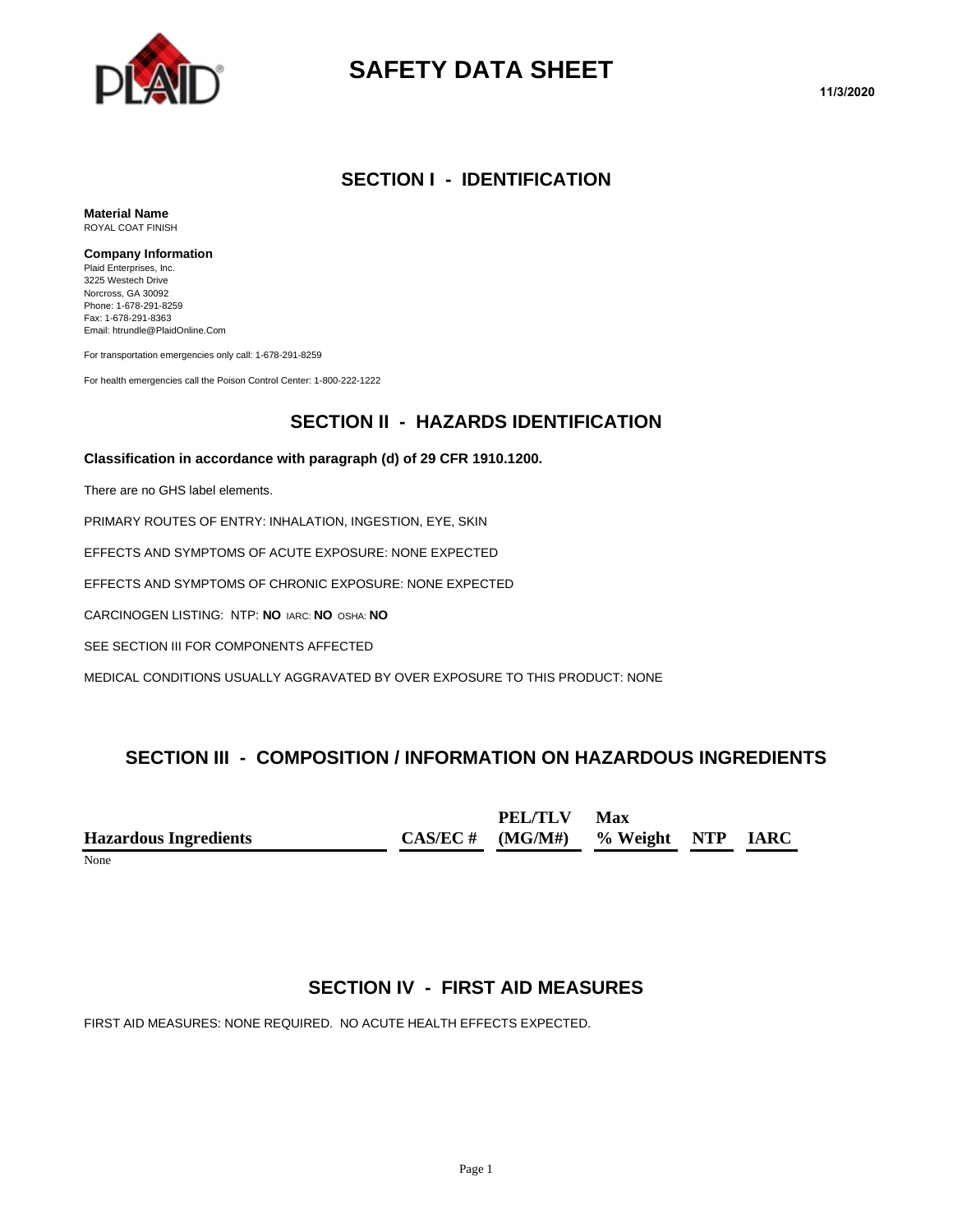#### **SECTION V - FIRE FIGHTING MEASURES**

FLASH POINT (METHOD): N/A **AUTOIGNITION TEMPERATURE: N/A** EXPLOSION LIMITS IN AIR (% BY VOLUME): NOT EXPLOSIVE EXTINGUISHING MEDIA: NO SPECIAL MEDIA REQUIRED FIRE FIGHTING PROCEDURES: NO SPECIAL FIRE FIGHTING PROCEDURES REQUIRED UNUSUAL FIRE & EXPLOSION HAZARDS: NOT COMBUSTIBLE

## **SECTION VI - ACCIDENTAL RELEASE MEASURES**

STEPS TO BE TAKEN IN CASE A MATERIAL IS SPILLED: Clean up in accordance with all applicable regulations. Absorb spillage with noncombustible, absorbent material. For waste disposal, see Section XIII

#### **SECTION VII - HANDLING AND STORAGE**

PRECAUTIONS TO BE TAKEN DURING STORAGE AND HANDLING: Good industrial hygiene practice requires that exposure be maintained below the TLV. This is preferably achieved through the provision of adequate ventilation. When exposure cannot be adequately controlled in this way, personal respiratory protection should be employed.

#### **SECTION VIII - EXPOSURE CONTROLS / PERSONAL PROTECTION**

RESPIRATORY PROTECTION AND SPECIAL VENTILATION REQUIREMENTS: NONE REQUIRED OTHER PROTECTIVE EQUIPMENT (GLOVES, GOGGLES, ETC): NONE REQUIRED WORK/HYGIENE PRACTICES: NONE REQUIRED ENGINEERING CONTROLS: NONE REQUIRED

#### **SECTION IX - PHYSICAL AND CHEMICAL PROPERTIES**

BOILING POINT: N/A **MELTING POINT: N/A** VAPOR PRESSURE: N/A SPECIFIC VAPOR DENSITY (AIR=1): N/A SPECIFIC GRAVITY: N/A SOLUBILITY IN WATER: N/A **REACTIVITY IN WATER: NON-REACTIVE** 

## **SECTION X - STABILITY AND REACTIVITY**

HAZARDOUS POLYMERIZATION PRODUCTS: N/A STABILITY: STABLE CONDITIONS TO AVOID: N/A INCOMPATIBILITY (MATERIALS TO AVOID): N/A HAZARDOUS DECOMPOSITION PRODUCTS: N/A

## **SECTION XI - TOXICOLOGICAL INFORMATION**

ACUTE EFFECTS ASSOCIATED WITH USE OF THIS MATERIAL: NONE EXPECTED The summated LD50 is 49197 mg/kg. The summated LC50 is 99999 mg/cubic meter. This product is not considered to be a known or suspected human carcinogen by NTP, IARC or OSHA (see section III)

#### **SECTION XII - ECOLOGICAL INFORMATION**

NO HARMFUL EFFECTS KNOWN OTHER THAN THOSE ASSOCIATED WITH SUSPENDED INERT SOLIDS IN WATER.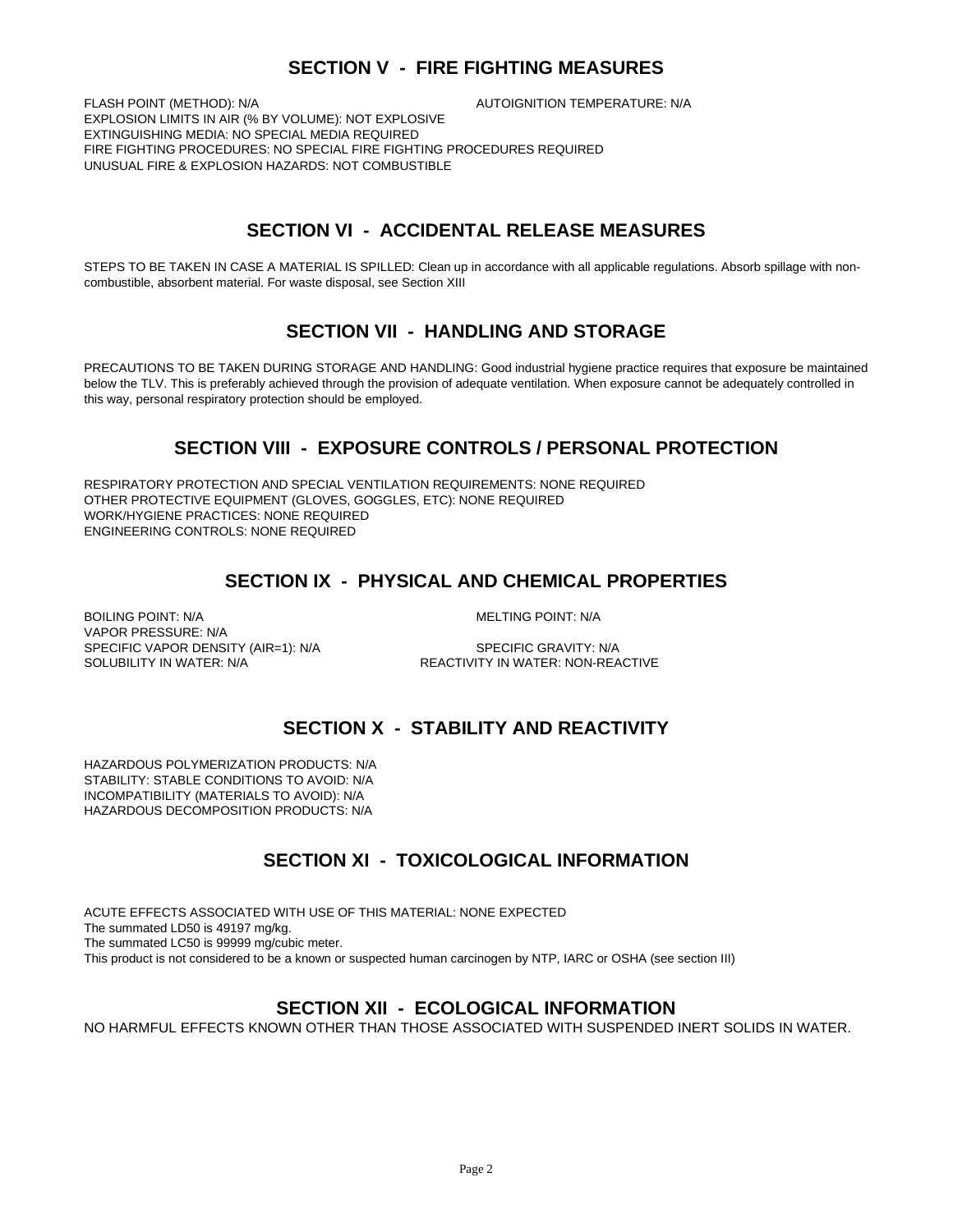#### **SECTION XIII - DISPOSAL CONSIDERATIONS**

RCRA HAZARD CLASS (40 CFR 261): THIS PRODUCT IS NOT CLASSIFIED AS A HAZARDOUS WASTE. WASTE DISPOSAL METHOD: DISPOSE OF IN ACCORDANCE WITH FEDERAL, STATE AND LOCAL REGULATIONS.

#### **SECTION XIV - TRANSPORTATION INFORMATION**

U.S. DOT (49 CFR 172.101): THIS IS NOT A HAZARDOUS MATERIAL AS CLASSIFIED BY CFR 172.101.

#### **SECTION XV - REGULATORY INFORMATION**

CONTENTS OF THIS SDS COMPLY WITH OSHA HAZARD COMMUNICATION STANDARD 29 CFR 1910.1200

EPA SARA TITLE III CHEMICAL LISTINGS: SECTION 302.4 EXTREMELY HAZARDOUS SUBSTANCES (40 CFR 355): NONE

SECTION 313 TOXIC CHEMICALS (40 CFR 372): NONE

INTERNATIONAL REGULATIONS

CANADIAN WHMIS: THIS PRODUCT IS A CONTROLLED PRODUCT UNDER CANADA'S WORKPLACE HAZARDOUS MATERIALS INFORMATION SYSTEM. IT CONTAINS THE FOLLOWING TOXIC OR HIGHLY TOXIC MATERIALS: NONE

SUPPLEMENTAL STATE COMPLIANCE INFORMATION:

THIS PRODUCT CONTAINS THE FOLLOWING CHEMICAL(S) LISTED UNDER NEW JERSEY'S RIGHT TO KNOW PROGRAM: NONE

THIS PRODUCT CONTAINS THE FOLLOWING CHEMICAL(S) REQUIRING NOTIFICATION TO THE STATE OF WASHINGTON UNDER THEIR CHILDREN'S SAFE PRODUCTS ACT: NONE

THIS PRODUCT CONTAINS THE FOLLOWING CHEMICAL(S) LISTED IN FLORIDA'S TOXIC SUBSTANCE LIST: **NONE** 

THIS PRODUCT CONTAINS THE FOLLOWING CHEMICAL(S) LISTED IN MAINE'S PRIORITY CHEMICAL LIST: **NONE** 

THIS PRODUCT CONTAINS THE FOLLOWING CHEMICALS CONSIDERED BY VERMONT AS BEING OF VERY HIGH CONCERN TO CHILDREN: **NONE** 

THIS PRODUCT CONTAINS THE FOLLOWING CHEMICAL(S) LISTED IN MASSACHUSETTS HAZARDOUS SUBSTANCE LIST: NONE

THIS PRODUCT CONTAINS THE FOLLOWING CHEMICAL(S) LISTED ON MICHIGAN'S CRITICAL MATERIALS REGISTER: **NONE** 

THIS PRODUCT CONTAINS THE FOLLOWING CHEMICAL(S) LISTED ON MINNESOTA'S HAZARDOUS SUBSTANCES LIST: NONE

THIS PRODUCT CONTAINS THE FOLLOWING CHEMICAL(S) LISTED IN PENNSYLVANIA'S HAZARDOUS SUBSTANCES LIST: NONE

Under CPSC's consumer product regulations (16CFR1500.3 and 150014), this product has the following required acute and chronic hazard labeling:

#### **NONE**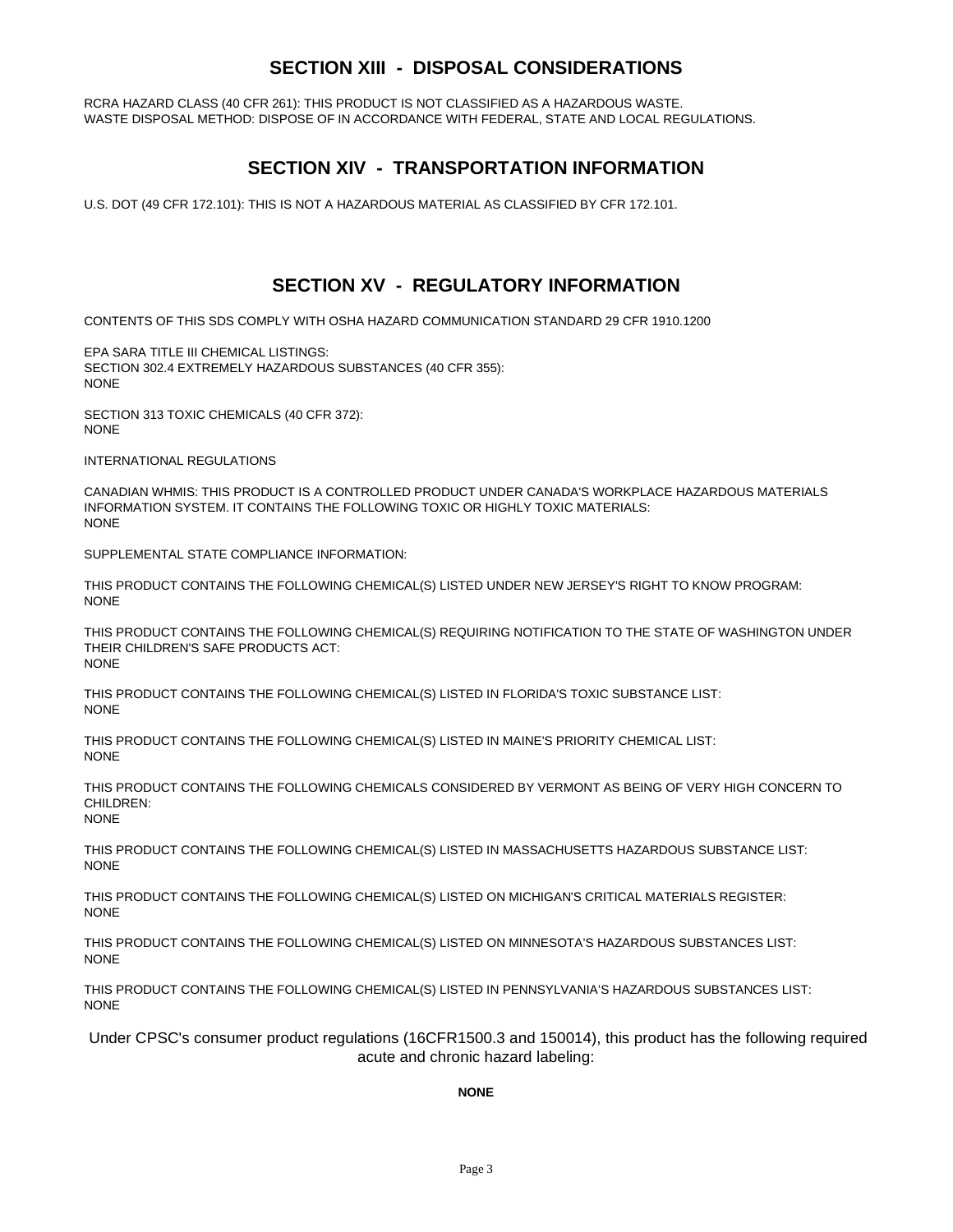#### **SECTION XVI - OTHER INFORMATION**

Disclaimer: We believe the statements, technical information and recommendations contained herein are reliable, but they are given without warranty or guarantee of any kind. The information contained in this document applies to this specific material as supplied. It may not be valid for this material if it is used in combination with any other materials. It is the user's responsibility to satisfy oneself as to the suitability and completeness of this information for the user's own particular use.

**LAST REVISION DATE: 11/03/2020**

**Prepared by Duke OEM Toxicology**